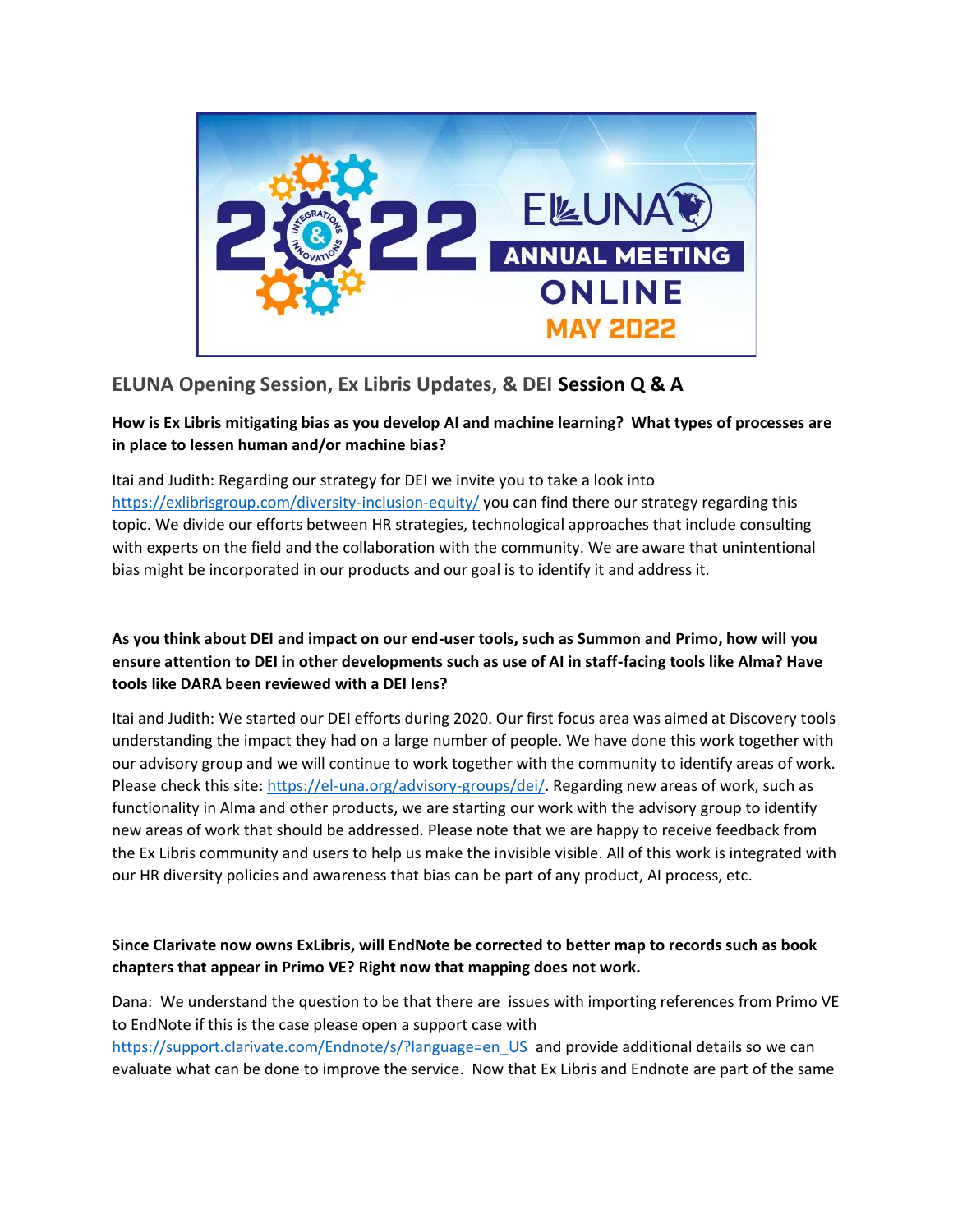company this of course means that there would be more communication between the products in order to resolve issues.

# **Although we have had a lot of success, our development of an open source discovery interface to Alma has hit some snags, with key data not available through the Alma general publishing process or API integrations that didn't work as advertised to provide the detail of user delivery data we needed. This contradicts Ex Libris's stated goal of "open platform" - we'd like to understand why this is happening. Can we hope for better support for interoperability in future?**

Itai: Alma General Publishing provides the ability to enrich the bibliographic metadata with inventory information (see Publishing and Inventory Enrichment (General Publishing). Ex Libris provides institutions with the flexibility to deploy any discovery system. Alma integrates with open source discovery systems such as VuFind and Blacklight using several protocols and methodologies (see Open Source Discovery Systems - Ex Libris Developer Network). More technical details can be found via the community blogs (see Blog - Ex Libris Developer Network). In order for us to be able to address the gaps and snags you mentioned, we'll more details are needed about the missing data. There are several options to communicate with us these gaps: the Interoperability Working Group (Joint ELUNA/IGeLU) or Idea Exchange.

**Interesting to hear about removing the "organized by the Women's Group" from your marketing messages for your programs. Sad to think that in the 21st century men automatically turn off from those labels. Reminds me of women submitting resumes with only an initial to get past the automatic dismissal of applications from women. Do you think that you'll resume at least including "planned or supported" by the Women's Group now that it is more widely understood that these events are not solely for women?**

Lili, Shalhevet, Peg, Tali: We believe it's important to be visible and we do take credit for most of our events and initiatives. However, we will also help promote important events and causes without, when we feel there's a good reason not to. We love the idea of presenting events as "organized by" the network – thanks! We can see how it might be confusing for some people to see a women's event, thinking they may not be welcome to take part, while an event organized by women should have no effect on intended audience perception. We'll definitely try it!

#### **Did the group advocate for and see any business -wide HR policy changes? If so, what types of changes?**

Lili, Shalhevet, Peg, Tali: Yes, we did. Most notably, we worked with the Ex Libris HR VP to write a proposal for senior management, promoting more flexible work hours to parents of young children (including references to papers and articles on how this promotes women at the workplace without hurting productivity, etc.). However, before this had a chance to have an impact – COVID came along and flexible work hours became the new norm for all. In addition, we always welcome ideas and suggestions for important things that we could promote in order to improve women's working conditions, recruitment and retention.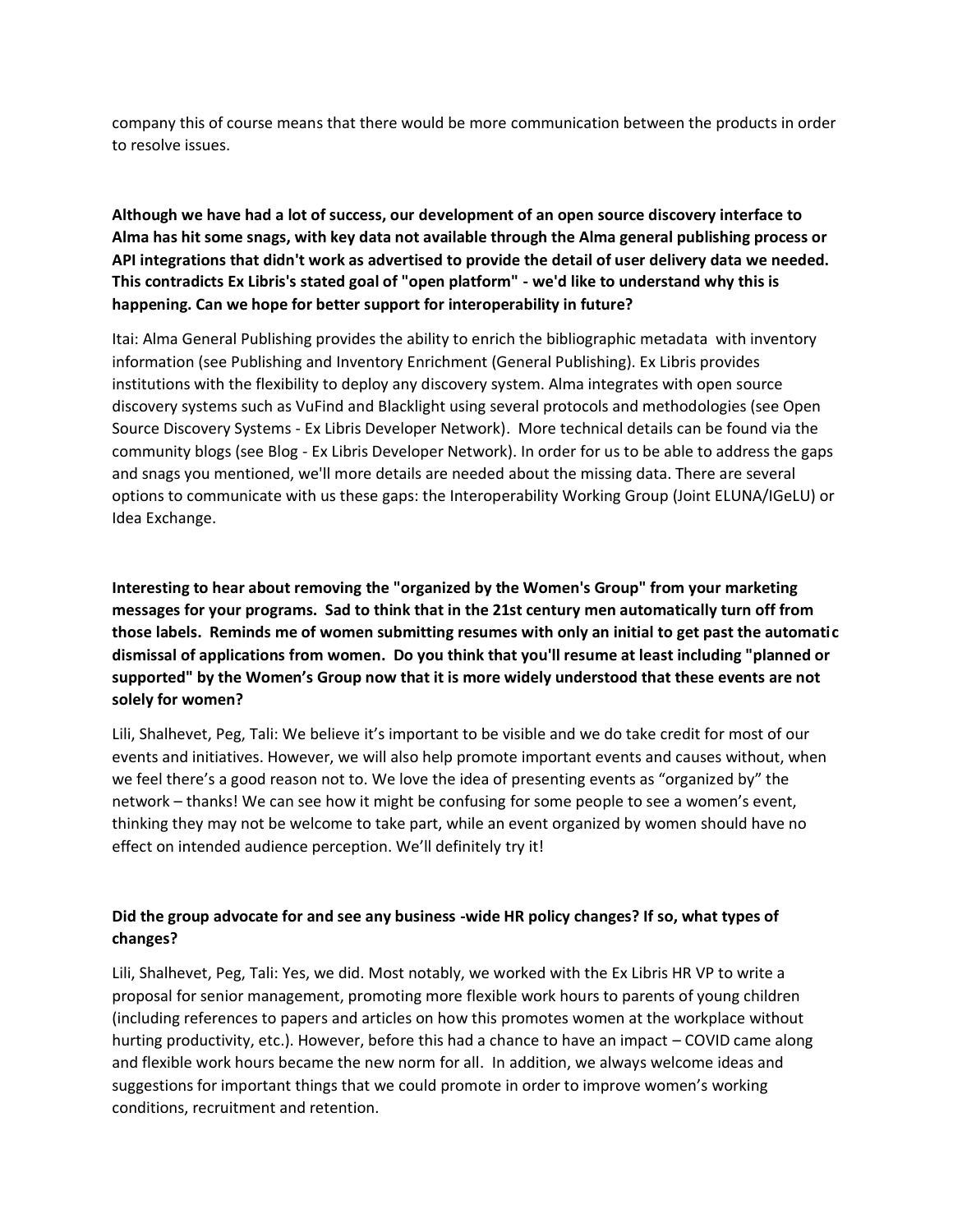#### **I'm wondering if there would be a way for ExLibris to share the personas they've created for UX work for products like Leganto or for other ExLibris products?**

Yael: We are happy to share the instructor persona document. The file is now uploaded to OneDrive: 2020 Leganto Instructor Personas and Journey Maps.pdf

#### **What are some strategies you use for approaching UX for the wide variety of cultural contexts for international software?**

Yael: There are multiple ways to approach this issue. First, when we are still learning about our users, we interview real people, either users or potential users. At this stage, we make sure we are interviewing people from a variety of cultures and regions. This method gives up multiple perspectives.

Next, we make sure our products are as flexible and customizable as possible. Admins can change any label or text that appears in the software and can activate or deactivate functionality. This allows our product to fit any cultural context.

### **Is there any kind of "seal of approval" for UX in design of interfaces such as found in Ex Libris products? Or a kind of scale on how good/bad a web site has re: UX and design?**

Yael: As far as I know, there is no formal "seal of approval". The main reason is that there is no "one fix for all" and good UX is hard to evaluate without really understanding the full spectrum of uses.

There are best practices that are research-based, heuristics, and other guidelines, but not all of them are relevant for every situation. Especially in complex systems, because there are a lot of factors to keep in mind, particularly about the user capabilities and prior knowledge, there is no definition of ""good UX"" that would fit everybody.

#### **When you were creating user personas and examining instructor/researcher workflows, did you speak with "real" researchers to inform the process?**

Yael: Yes. In the first step, before building the personas, we interviewed real instructors. Only then, we aggregated and categorized their answers and created the personas.

#### **Can you give us the names of the people that do the same in other Ex Libris products?**

Yael: We have a dedicated user experience team in the Platform group, led by Yulia Stepanov, and this team works with most Ex Libris products.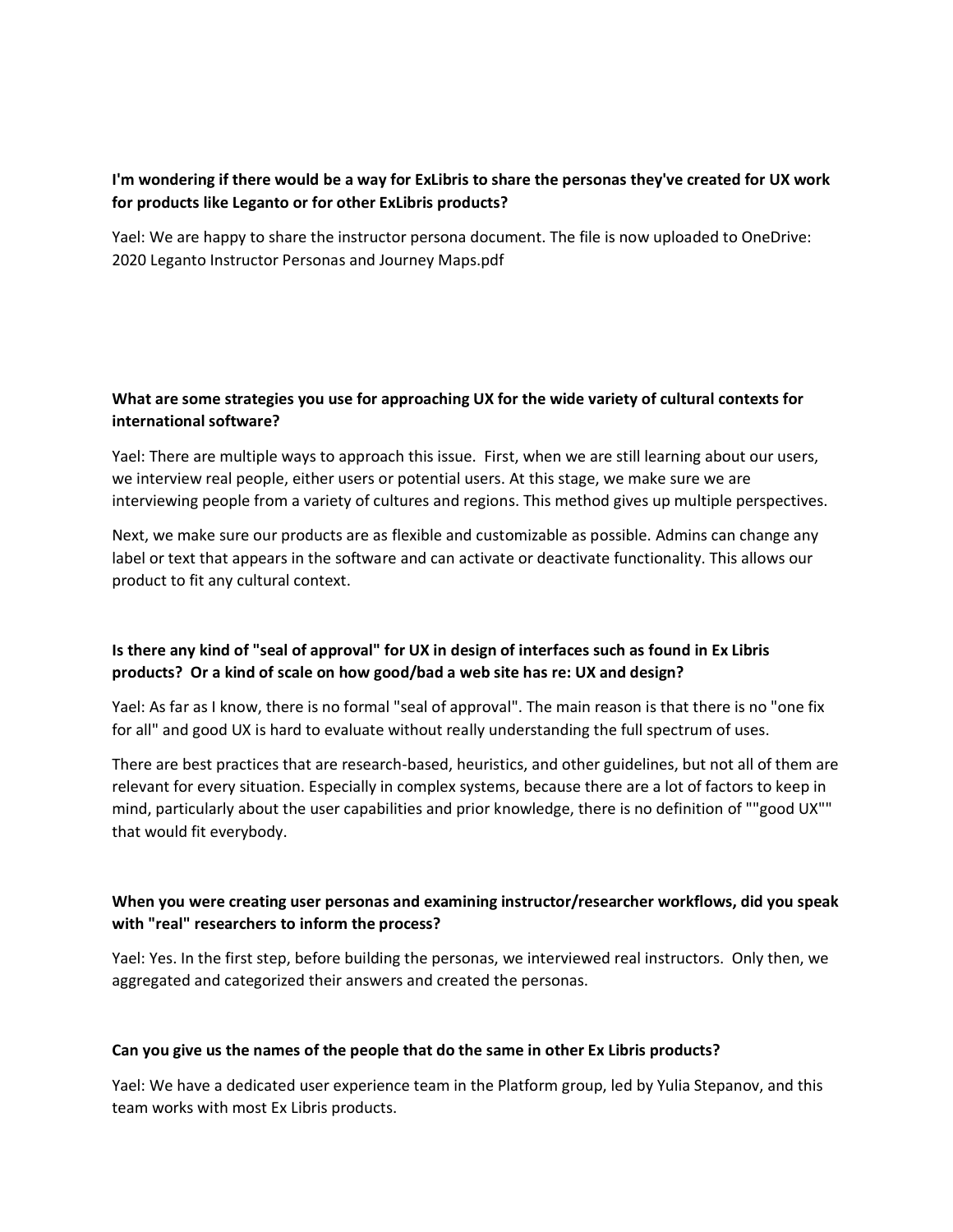### **As part of your process, how/where do you take into account familiarity with other Ex Libris products? For example, if you don't know Leganto but know Alma do you try to use similar steps for similar processes?**

Yael: When creating personas, one of the things we look at is familiarity with other products and workflows (not just Ex Libris products). For example, when we build our instructor personas, we evaluate our real users' familiarity with the learning management system and with academic databases (not all personas will necessarily have the same level of familiarity with these products).

When we build our librarian personas in Leganto, we assume familiarity with Alma. In this case, we would create workflows that are similar to the Alma workflows to make the librarian experience as easy and as smooth as possible.

# **Could there be a working group strictly focused on ux as a whole or instructions provided to help guide institutions in using ux when making data driven choices to reflect their local needs?**

Allen: There is currently not a group that has focused on overall UX of Ex Libris products. There is a training and documentation task force that is leading the discussion of Alma documentation. Most groups are started by the community. if this is something you wish to pursue, please followup with myself or Hong Ma on the steering committee and we can discuss how to begin a community of practice that deals with these types of cross-product issues.

# **Can you speak to how libraries in a "community" such as a statewide academic library consortium can advocate for more resources to support cooperative collection work, especially when resources and time is tight?**

Todd: Statewide consortium can particpate in cooperative collections work in several different ways. First, encouraging the members of the consortia to begin to work together in cooperative collections development is a great way to start the conversations. A second way to test the willingness of members (possibly through surveys or discussion groups) to test the waters of the willingness to engage in this kind of work. A third approach would be to engage in the ongoing conversations around this topic (feel free to email me to discuss this in more detail). As to the question about resources, I would focus on the cost-saving potential of working collectively. A great deal of library acquisitions is historically not wellinvested and there has been a documented mismatch between collections develoment and actual patron use. Reducing this and deploying those resources more effectively is a key goal of cooperative collections efforts.

**The terms CDL is often a blanket term that includes both locally digitized material as well as lending licensed resources. This project seems to be focused on the locally digitized materials. Is there a separate group looking at the lending of licensed resources?**